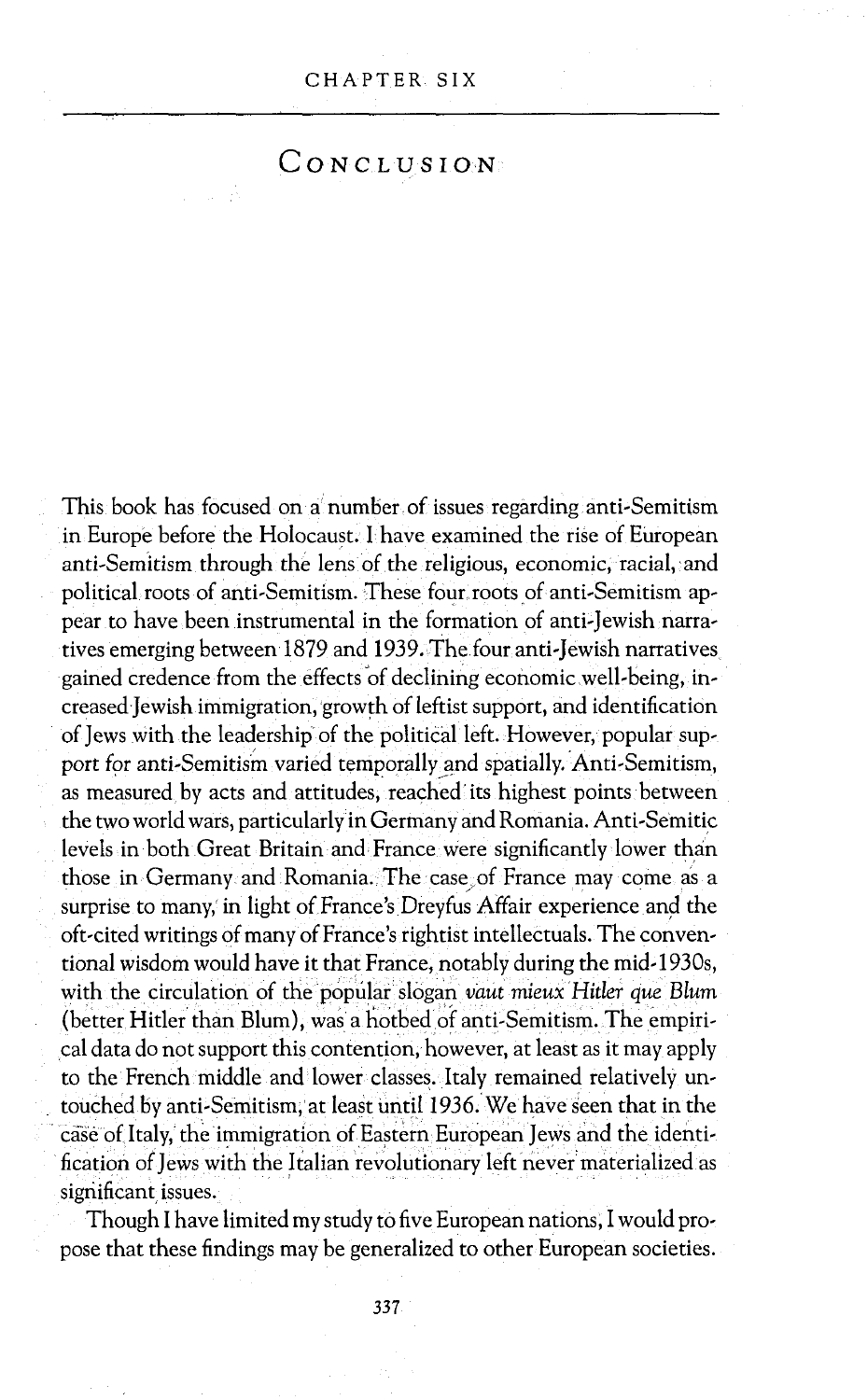The case of Bulgaria is illustrative. The Jewish community of Bulgaria largely escaped the destruction of the Holocaust. During World War II, Bulgaria was an ally of Nazi Germany. In March 1943, when Nazi officials ordered the deportation of Bulgaria's 50,000 Jews, King Boris and the Bulgarian government refused to implement the Nazi order. Why? Bulgaria, much like Italy, possessed low levels of anti-Semitism. Like Italy's, Bulgarian Jews were not overrepresented in the Bulgarian communist movement; like Italy's, Bulgarian Jews were largely Sephardic Jews, who had come to Bulgaria from Spain after 1492; and like Italy's, Bulgarian Jews were highly assimilated into Bulgarian society.<sup>1</sup> In brief, pre-Holocaust Gentile attitudes toward Jews in Europe may have been largely shaped by the degree to which declining economic well-being, increased Jewish immigration, growth of leftist support, and identification of Jews with the leadership of the political left were capable of igniting the religious, racial, economic, and political roots of anti-Semitism.

In the following paragraphs, I will attempt to demonstrate empirically the relationship between spatial and temporal variations in anti-Semitism and Jewish immigration, declining economic conditions, and popular support for the left. I have proposed that, within the context of the four roots of anti-Semitism; temporal and spatial variations across the five nations resulted chiefly from the effects of four critical factors. I propose, in short, that increased levels of Jewish immigration (typically from Eastern and Central Europe) should affect levels of popular anti-Semitism in several ways. Since many of the new Jewish immigrants from Eastern Europe possessed few resources and little formal education, they typically competed with many in the host population for low-paying jobs. Competition often bred animosity, resulting in heightened levels of anti-Semitism. Furthermore, the Yiddish-speaking new arrivals from

<sup>1</sup> I suggest that the Sephardic-Ashkenazic distinction is far from perfect in terms of differences in Gentile antipathy toward Jews or rates of Jewish victimization during the Holocaust. We cannot forget the bravery of the Danes in resisting Nazi persecution of Danish Jews. The saved Jews of Denmark were largely Ashkenazic, rather than Sephardic. What is essential here is the degree to which Jews were assimilated. Avaham Ben-Ya'akov, "The Bulgarian Jewish Community, 1879-1950: A Model of Zionist Fullfillment," *SHVUT,* vol. 6, no. 22, 1997, 184-205; Tzvetan Todorov, *The Fragility of Goodness: Why Bulgaria's Jews Survived the Holocaust,* trans. A. Denner (Princeton, 1999), 31, 122. In forthcoming research, I am applying my model of the rise of and variations in anti-Semitism to a study of Bulgaria before the Holocaust. : 70 percent from the policies of the second second the set of the second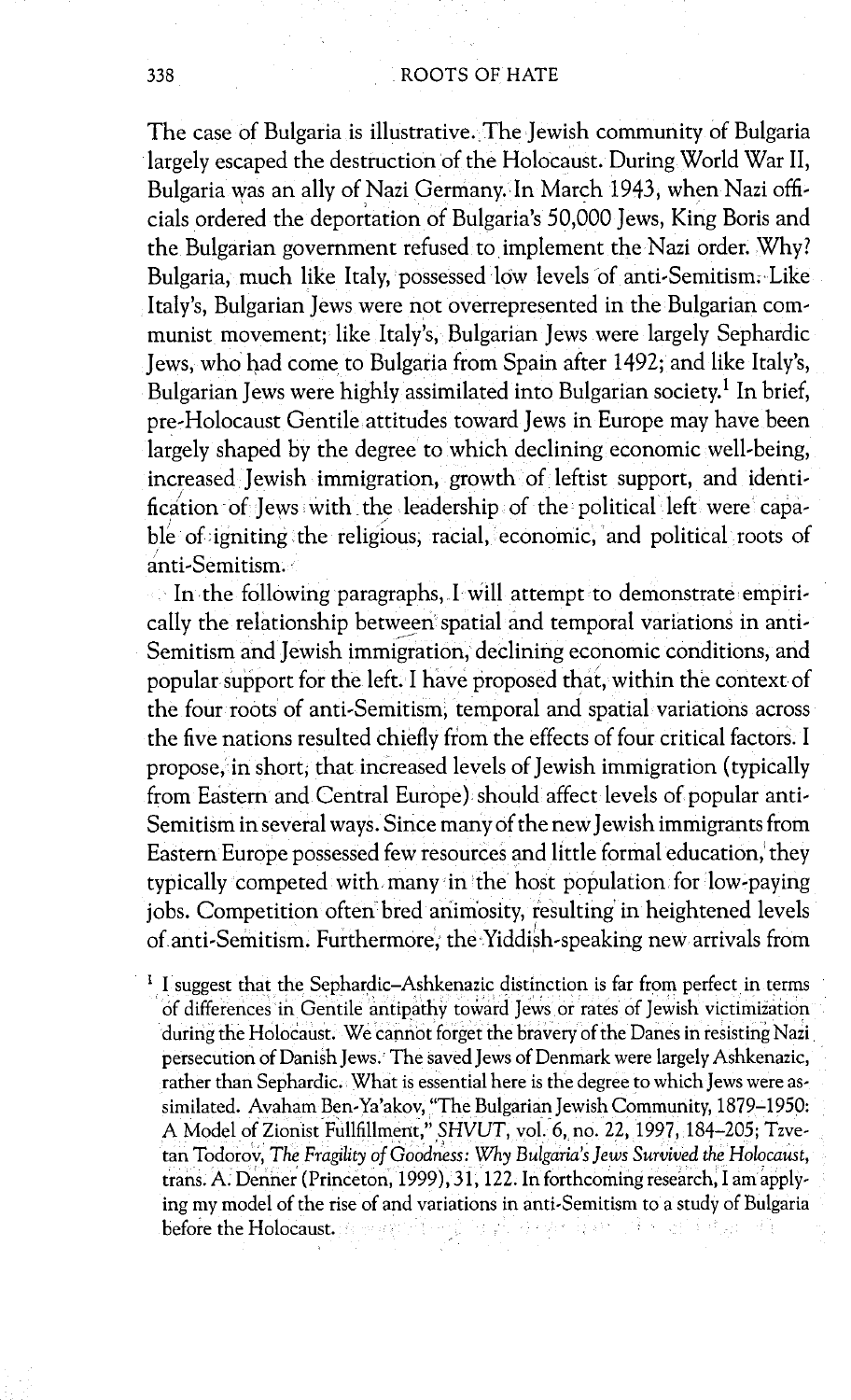Eastern Europe's Jewish ghettos (Ashkenazic Jews), with their strange customs and religious practices, frequently struck Western European Gentiles as very different from the more assimilated Sephardic Jews, who had lived in the West for centuries. The influx of Eastern European Jews should have fueled the negative racial stereotypes existing within Western European culture and thereby have contributed to growing anti-Semitism. Particularly in the aftermath of the l917 Bolshevik Revolution, many European Gentiles associated recent Eastern European Jewish immigrants with Bolshevism. Given that many of these Jewish immigrants appeared impoverished, had fled persecution, and came from the former Russian empire, they were perceived to favor parties of the political left. Thus, increased Jewish immigration should have heightened religious, racial, economic, and political antipathies toward Jews, and we should expect that increasing Jewish immigration fueled increasing anti-Semitism. A decline in a nation's economic well-being, particularly in an environment in which Jews are seen as controlling or owning major economic resources, should produce higher levels of anti-Jewish feelings. On the other hand, we should not expect to find high levels of anti-Semitic sentiment in times of economic stability or growth or in situations where Jews are not perceived to be in positions of dominance within a nation's economy. The dramatic rise of the revolutionary left at the end of the nineteenth century led to the fear of a violent overturn of the existing social, economic, political, and religious order in Europe. In the popular consciousness, Jews were often linked to the revolutionary left. Many anti-Semites cited Jews as the founders of revolutionary socialism and anarchism and saw the hand of Jews in periodic labor unrest. Thus, we should expect to see increased anti-Semitism in societies where the political left exhibited growing strength and where prominent leftist leaders were identified as Jews. However, where support for the political left was weak or declining, or where Jews were not seen as playing important roles in the left, we should expect lower levels of anti-Semitism. Unfortunately, there exists no comparable empirical yardstick to measure the magnitude of the public's perception of Jewish identification with the revolutionary left within the five countries. Throughout this study, I have relied principally upon the secondary literature's accounts of the alleged association between Jews and the revolutionary left in each of the five countries.

Table 6.1 presents the results of a regression analysis of anti-Semitic acts for the 1899-1939 period on GDP per capita, Jewish immigration,

a comparativa esta extensión de la facilidad de la comparativa de la compa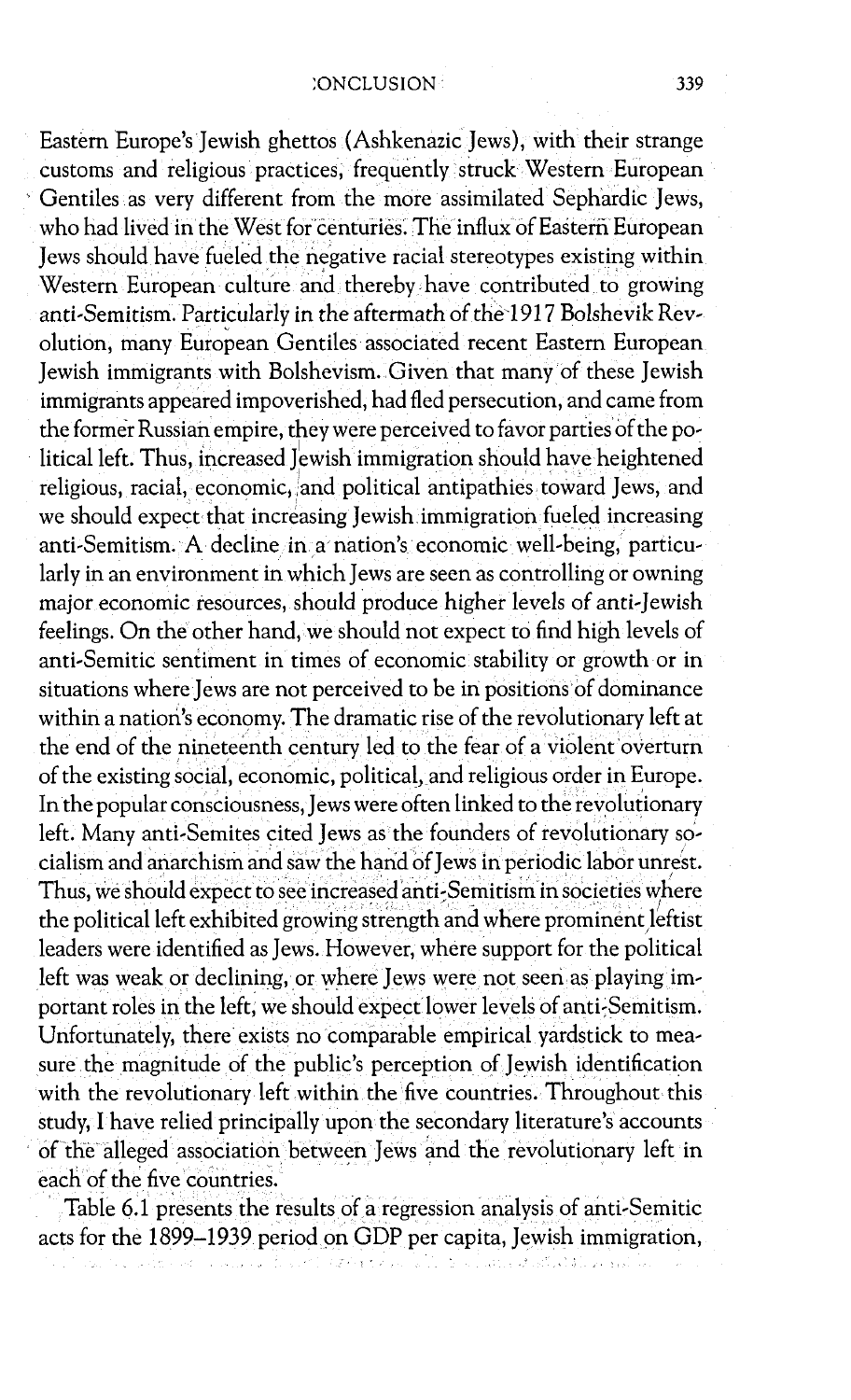## 340 ROOTS OF HATE

| Variable            | Unstandardized Coefficient<br>(Standardized Coefficient) |  |
|---------------------|----------------------------------------------------------|--|
| Year                | .010*                                                    |  |
|                     | (.255)                                                   |  |
| Great Britain       | .308                                                     |  |
|                     | (.250)                                                   |  |
| France              | .128                                                     |  |
|                     | (.103)                                                   |  |
| Germany (1899-1932) | $.296**$                                                 |  |
|                     | (.107)                                                   |  |
| Germany (1933-39)   | $.954**$                                                 |  |
| n Galleri           | (.189)                                                   |  |
| - Romania -         | $.590**$                                                 |  |
| g Valenda           | (.478)                                                   |  |
| $-$ GDP.            | $-.013*$                                                 |  |
|                     | (.341)                                                   |  |
| Jewish immigration  | $.188*$                                                  |  |
|                     | (.089)                                                   |  |
| Leftist vote        | $-.003$                                                  |  |
|                     | $-(.091)$                                                |  |
| Jonstant            | 18.086**                                                 |  |
| R-square            | .502                                                     |  |

t a b l e 6.1. *Regression of anti-Semitic acts in Great Britain, France, Germany, Italy and Romania on predictor variables, 1899-1939*

\* *p* < .0 5 ,one-tailed; *\* \* p <* .05, two-tailed

*Note:* Italy is the reference category for country variables. Numbers in parentheses represent the standardized coefficients.

and leftist vote. To test my proposition, I employ least squares regression with dummy variables  $(LSDV).$ <sup>2</sup>

<sup>2</sup> To test my hypothesis I utilize pooled time series methods, which allow me to capture variation in all variables both over time and across space. LSDV is a pooled time series estimator applicable when the dependent variable is heterogeneous across groups, as is the case in the present analysis (Lois Sayrs, *Pooled Time Series* Analysis, Newbury Park, CA, Sage 1989). The LSDV model includes dummy variables representing the respective countries of interest, thus making it a fixedeffects model. Since Italy recorded the fewest anti-Semitic acts, it was used as the reference category in the dummy set. Further, I included a dummy variable representing Hitlèr's rule in Germany (1933-39). I propose that this is necessary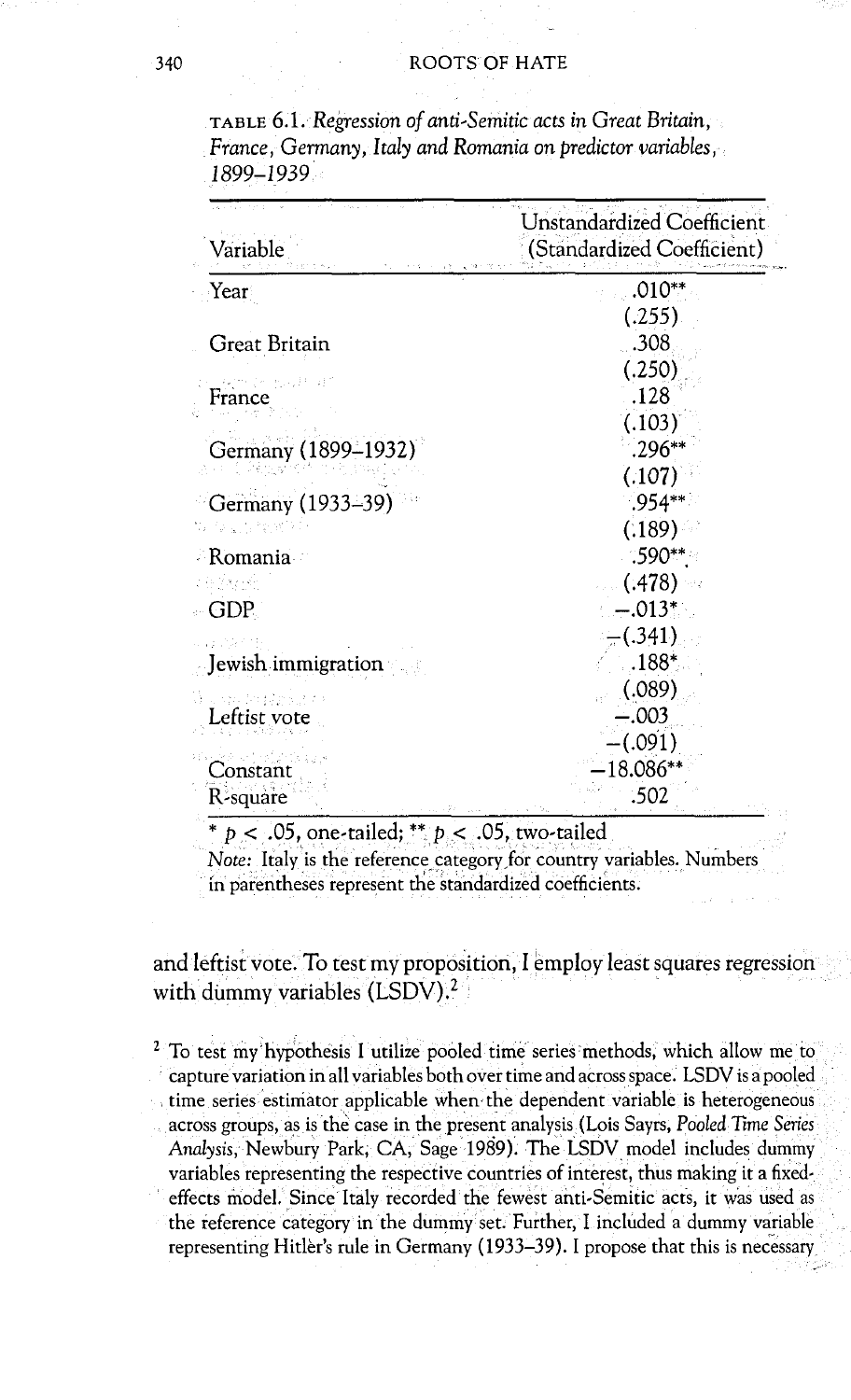The results of the regression analysis show clearly that GDP per capita and Jewish immigration are good predictors of variations in anti-Semitic acts for the five countries. More specifically, while controlling for the effects of year, country, and Jewish population, the relationship between GDP per capita and anti-Semitic acts and between Jewish immigration and anti-Semitic acts are significant and in the predicted direction. However, the relationship between leftist voting and anti-Semitic acts does not conform to my model's expectations. The variables together (both control and independent) explained more than one-half the variance in anti-Semitic acts.3

The multiple regression analysis found no significant relationship between leftist voting and anti-Semitic acts. However, the scholarly literature on European anti-Semitism, especially for ; the interwar period, points explicitly to a link between leftist voting strength and anti-Semitism. It should be added that this link frequently included the charge of Jewish identification with the revolutionary left. Why doesn't the empirical analysis pick up this relationship? I believe there are a couple of reasons for this. In large part, we can attribute the weak relationship to Romania's high number of anti-Semitic acts and low level of

because the political and social climate in Germany was vastly different during this period. Moreover, I control for year in the analysis, again in order to control for sociopolitical changes not encompassed by-the set of independent variables. Finally, although I justify the use of Italy as the reference category in the LSDV analysis, the choice is still rather arbitrary. Thus, I employ Stimson's (James A. Stimson, "Regression in Space and Time: A Statistical Essay," *American Journal of Political Science,* vol 29, no. 4, 1985, 914—47) approach and do not interpret the dummy variable coefficients, even though they do'make substantive sense in the ' present analysis. Also, because I have no exact measure of annual immigration by country, I choose to measure immigration by change in the percentage of Jews residing in a country from the previous year. Since it is generally recognized that between 1881 and 1940 Jewish immigrants come almost exclusively from Central and Eastern Europe, the figures for increased Jewish population should largely represent Jewish immigration.'

<sup>3</sup> I ran a random effects model to help correct for correlated errors, and the substantive findings held. Thus, it appears that the model employed for the analysis of anti-Semitic acts is robust across model specifications. Additionally, the three variables of theoretical interest-immigration, GDP per capita, and leftist voting by themselves explain 28 percent of the variance in anti-Semitic acts for the 1899— 1932 period and 20 percent of the variance for the 1899-1939 period. Moreover, I ran additional models controlling for Jewish population, and all results in all analyses replicated, but I did not include Jewish population because it is highly collinear with the variable representing Romania.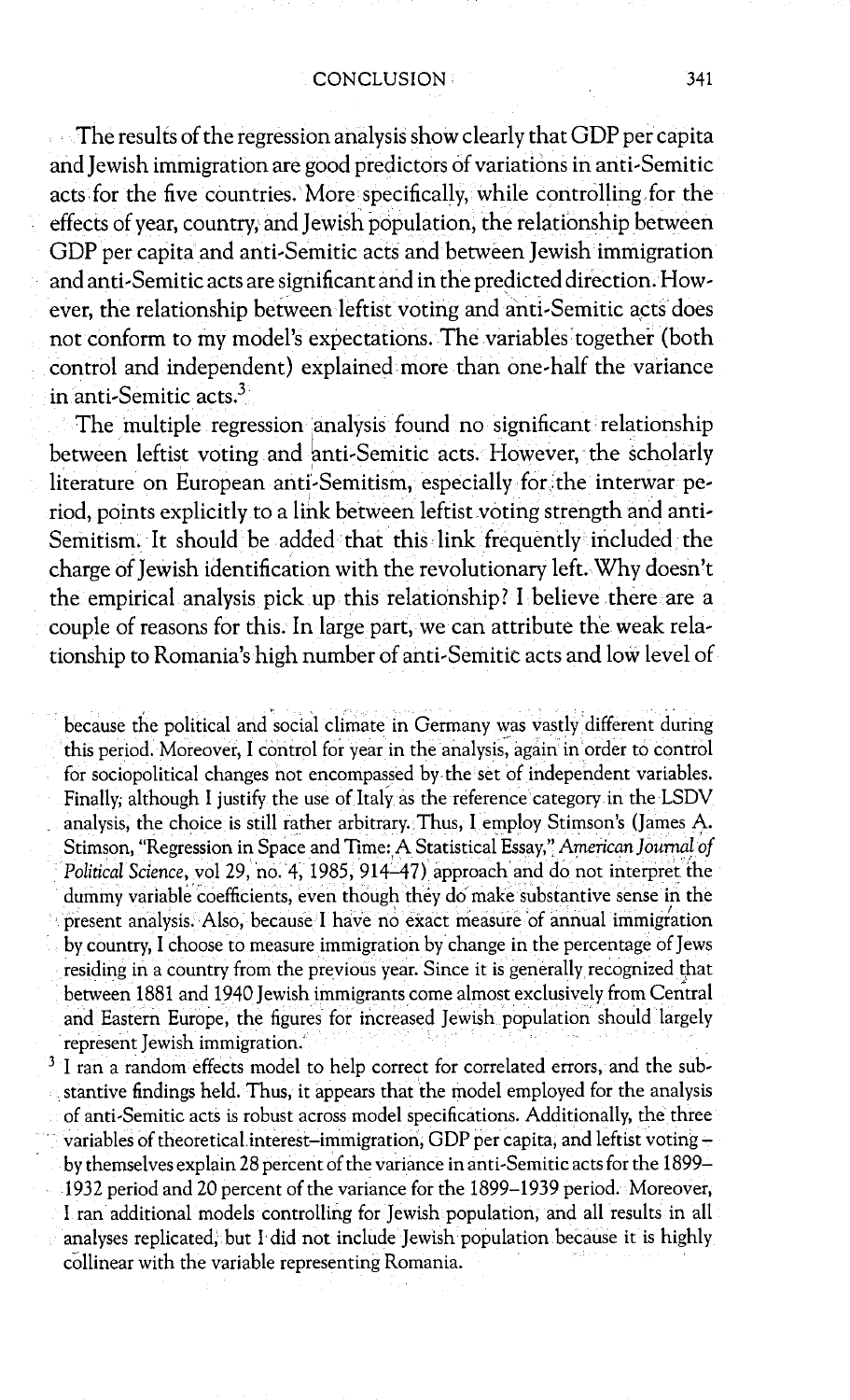leftist voting. As mentioned earlier, Romania's relatively lower level of industrialization throughout the period of this study failed to nurture the growth of a large industrial proletariat — a class from which the Marxist left traditionally drew adherents. The left was never a major political contender in Romania's politics. Nevertheless, fear of the left and identification of Jews with the left were obsessions among many segments of the Romanian population. This fear derived largely from the proximity of Bolshevik Russia, the perception that Bolshevik Russia sought the reannexation of parts of Bessarabia and Bukovina, and the oft-publicized claim that Jews were significantly overrepresented within the leadership of the small and highly antinationalist Romanian Communist Party. The lack of an empirical relationship between leftist voting and anti-Semitic acts in the regression analysis may also be due to the particular case of the Italian left. Italy before 1936 witnessed few anti-Semitic acts, but the political left before Mussolini's seizure of power in 1922 drew substantial popular support. Yet, as I have argued earlier, the allegation of Jewish identification with the Italian left never materialized before 1936 in Italy, due largely to, the high proportion of Jews in the Italian Fascist Party.

Table 6.2 shows the results of a regression analysis of anti-Semitic attitudes for the 1899-1939 period on GDP per capita, Jewish immigration, and leftist vote.<sup>4</sup> Again, I include the same control variables as used in Table 6.1. Unlike the previous analysis of anti-Semitic acts, the regression analysis of anti-Semitic attitudes does not conform to my expectations. From Model 1 in Table 6.2, we see that the three independent variables do not emerge as good predictors of variations in anti-Semitic attitudes for the five countries over the 1899-1939 period. In fact, the explanatory power of the combined control and independent variables accounts for a little more than one-quarter of the explained variance in anti-Semitic attitudes.<sup>5</sup> That the zero-order correlation between the measures of the two dependent variables (anti-Semitic acts

<sup>4</sup> I employ the annual proportion of articles unfavorable toward Jews as the measure  $\sim$  of anti-Semitic attitudes. Also, as in Table 6.1, I ran additional models controlling for Jewish population, and all results in all analyses replicated, but I did not include Jewish population because it is highly collinear with the variable representing  $\sim$  Romania. , The set of the set of the set of the set of the set of the set of the set of  $u$ 

 $^5$  The three variables of theoretical interest-immigration, GDP, and leftist votingby themselves explain only 5 percent of the variance in anti-Semitic attitudes for the 1899-1932 period and 2 percent of the variance in the dependent variable for the 1899-1939 period.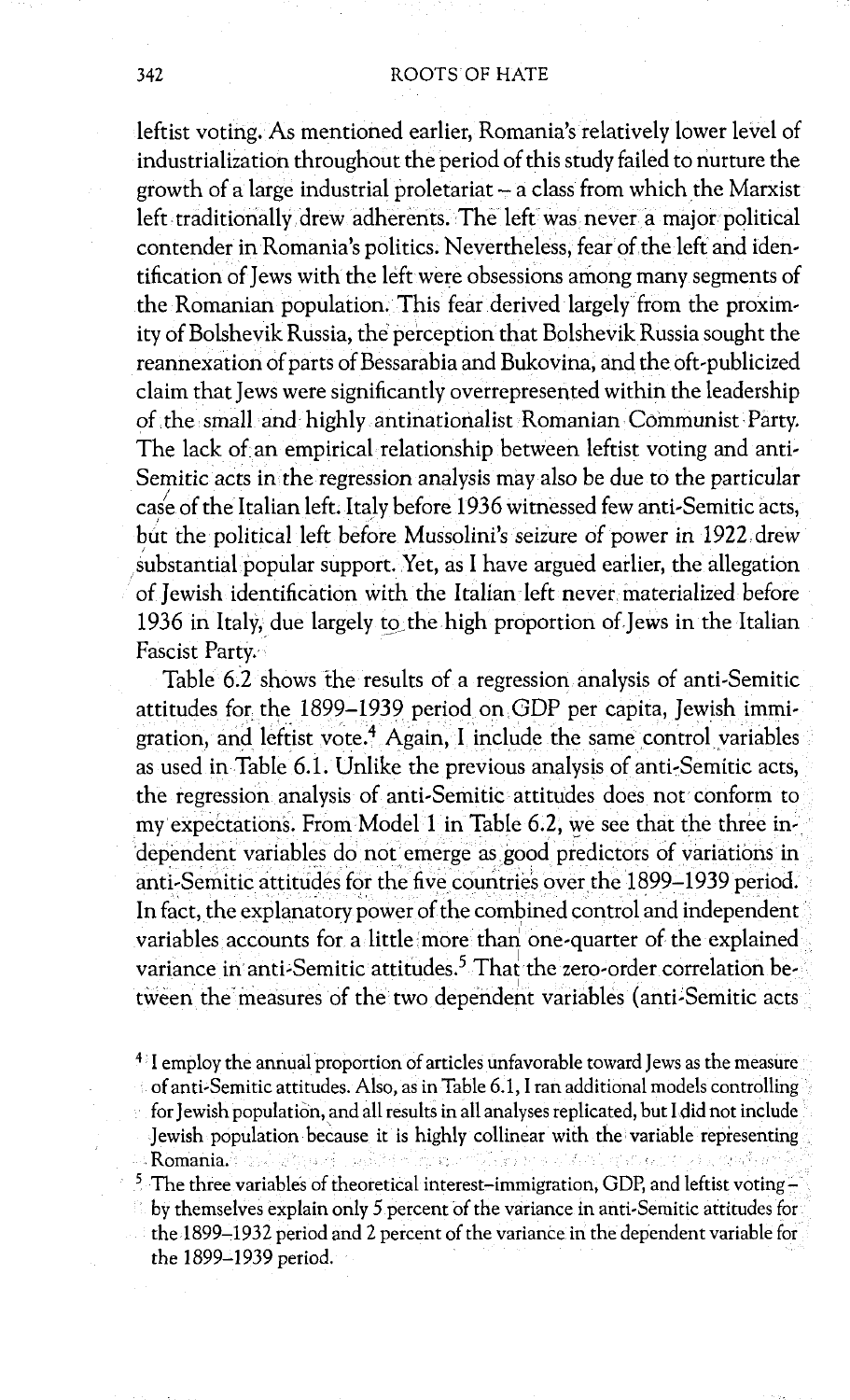| Variable                 | Model 1     | Model 2   | Model 3    |
|--------------------------|-------------|-----------|------------|
| Year                     | $0.009***$  | $.010**$  | $.009**$   |
|                          | (.492)      | (.514)    | (.493)     |
| Great Britain            | .154        | .153      | .163       |
|                          | (.285)      | (.283)    | (.303)     |
| France                   | $-.023$     | .013      | .022       |
|                          | $-(.042)$   | (.025)    | (.041)     |
| Germany (1899-1932)      | .048        | .069      | .057       |
|                          | (.082)      | (.118)    | (.097)     |
| Germany (1933-39)        | $.358**$    | $.342**$  | $.344**$   |
|                          | (.305)      | (.291)    | (.292)     |
| Romania                  | $-.103$     | $-130$ *  | $-.101$    |
|                          | $-(.191)$   | $-0.242$  | $-(.188)$  |
| GDP                      | $-.006$     | $-.006$   | --.006*    |
|                          | $-$ (:340)  | $-(.347)$ | $-$ (.389) |
| Jewish immigration.      | .009        | $-.226**$ | $-.590**$  |
|                          | (.010)      | $-(.246)$ | $-(.644)$  |
| Leftist vote             | $-.005**$   | $-.006**$ | $-.005$ ** |
|                          | $-(.356)$   | $-(.402)$ | $-(.321)$  |
| Jewish immigration *     |             |           |            |
| Leftist voting           |             | $.056**$  |            |
|                          |             | (.317)    | .041**     |
| GDP * Jewish immigration |             |           | (.669)     |
| Constant                 | $-17.306**$ | 18.065**  | 17.305**   |
|                          | .265        | .298      | .281       |
| R-square                 |             |           |            |

t a b l e 6.2. *Regression of anti-Semitic attitudes in Great Britain, France, Germany, Italy, and Romania on predictor variables, 1899-1939*

*\* p <* .05, one-tailed; *\*\* p <* .05, two-tailed 7

*Note:* Unstandardized coefficients reported with standardized coefficients in parentheses.

Italy is the reference category for country variables.

The dependent variable in the analysis is the proportion of articles in a given year unfavorable toward Jews. ,

and attitudes) is a less-than-robust .285 indicates that the relationship between these two measures is far weaker than we might have expected.<sup>6</sup>

*6* The bivariate correlations show that the relationship between anti-Semitic acts , and attitudes is positive and significant for Italy, Germany, and Romania, but negative and nonsignificant for Great Britain and France.

Teknologia alektrista muuaalaksi olevalta ka ka Eleanologia voola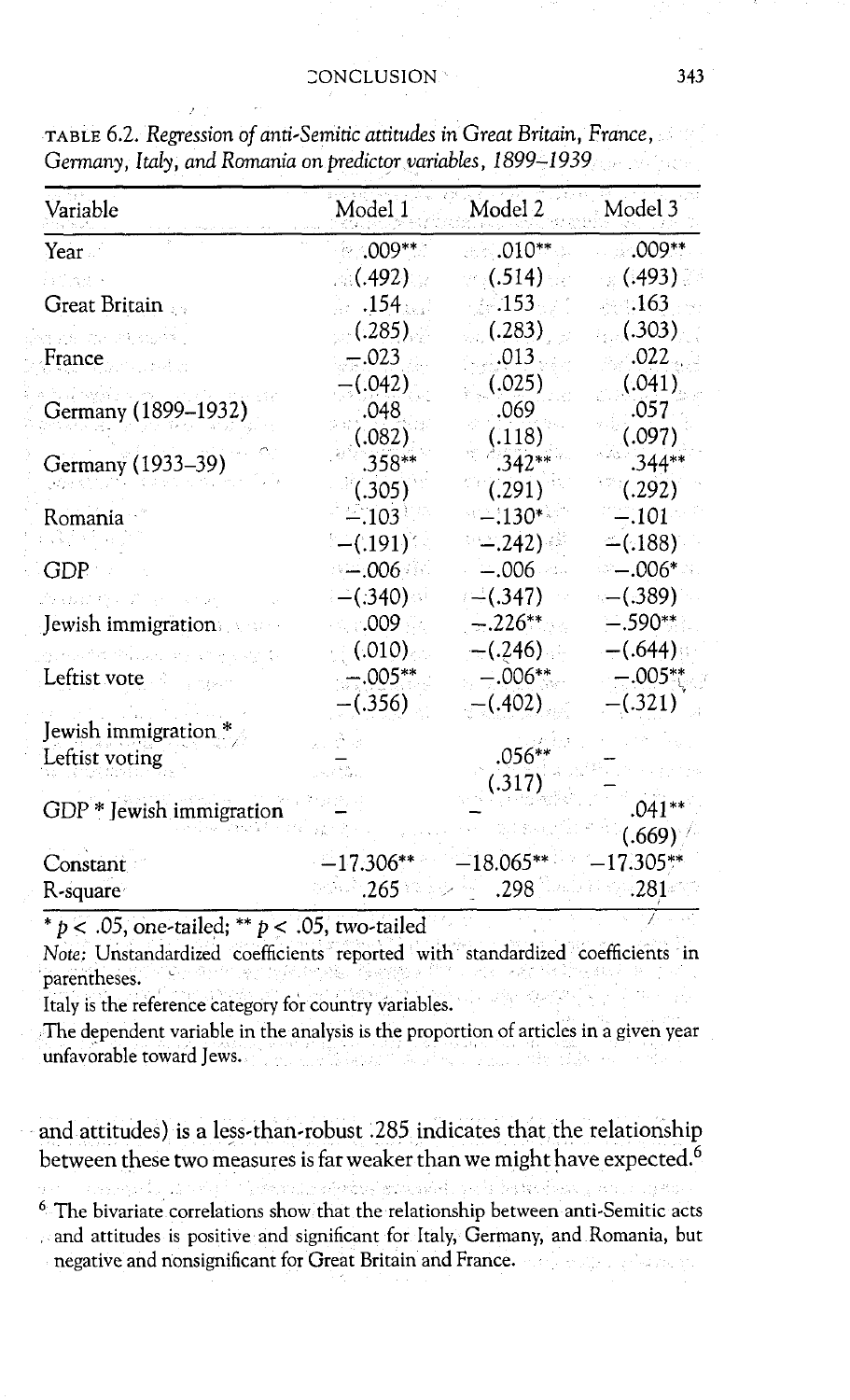## 344 ROOTS OF HATE

. However, before concluding that the explanatory model for anti-Semitic attitudes is unsatisfactory, I decided to examine interaction effects among the independent variables of interest. The theory outlined in this study suggests that anti-Semitic acts and attitudes should vary with changes in GDP per capita, Jewish immigration, and leftist voting. While I posit that these factors will affect anti-Semitism independent of one another, it is also likely that the variables will operate interactively. For example, the expected effect of Jewish immigration may be exacerbated when leftist voting is high, but may be muted when leftist voting is low. Similar conditional relationships may hold for other combinations of variables as well. Thus, I added interaction terms to the models in order to test for conditional relationships between the variables.

The interaction term in Model 2 of Table 6.2 represents the interaction of Jewish immigration and leftist voting. The coefficient, in conjunction with the main effects portion of the model, suggests that Jewish immigration has a weak and positive effect on anti-Semitic attitudes when leftist voting is low. However, the effect is strong and positive when leftist voting is high.<sup>7</sup> Conversely, leftist voting has a negative effect on anti-Semitic attitudes when Jewish immigration is decreasing, but has a positive effect when immigration is increasing. This finding is consistent with my theory.

As presented in Model 3 of Table 6.2, I also found a significant interaction effect between GDP per capita and Jewish immigration. In this case, the effect of Jewish immigration on anti-Semitic attitudes is positive and strong when GDP per capita levels are higher. Conversely, the negative effect of GDP per capita is exacerbated when Jewish immigration is declining. This finding did not support my theory.<sup>8</sup>

 $\ell$  To test for interaction at high and low levels of leftist voting, I use the values at plus and minus one standard deviation from the mean to represent high and low levels. This strategy was repeated when testing interaction effects with other variables as well.

<sup>8</sup> These were the only interactions that proved robust across both fixed effects and random coefficient models. There was evidence of a significant three-way interaction between GDP per capita, leftist voting, and Jewish immigration, which increased the explained variance in the model (R-square) to .364, but the coefficients were sensitive to changes in the model, and thus I would report them only tentatively. Also, aggregate graphs of GDP per capita, Jewish immigration, and leftist voting suggested that there are very few times and places where the three variables converge in a manner that would lead the theory to predict high levels of anti-Semitism (i.e., low GDP, high immigration, and leftist voting). This may partially explain the absence of more significant interaction effects. Interestingly,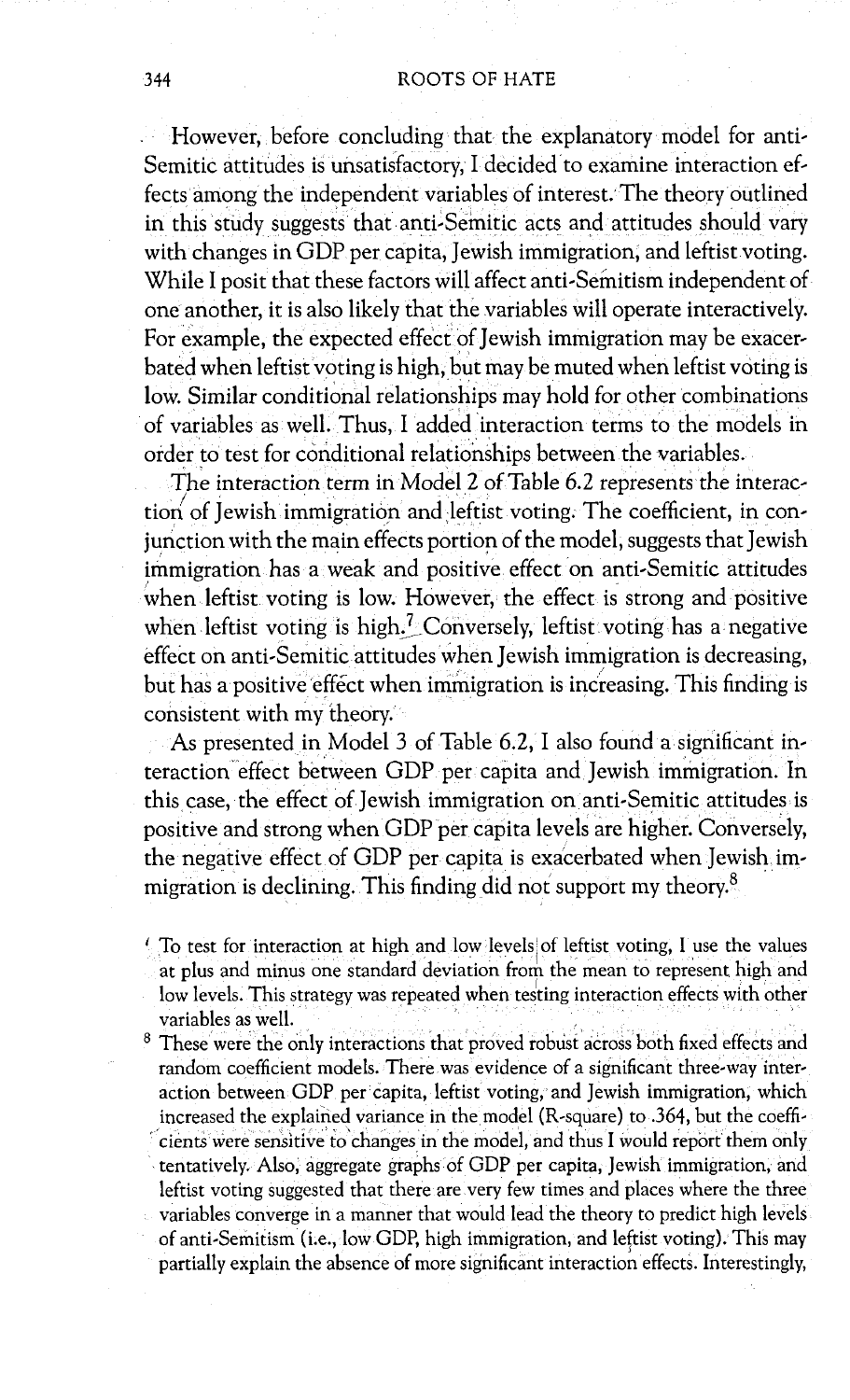Notwithstanding the value of adding interaction terms to the model of anti-Semitic attitudes, the relationship between the theoretically important variables and anti-Semitic attitudes is weaker than expected. How might one explain this finding? The relatively low number of unfavorable articles contained in the various newspapers certainly contributes. For the entire 41-year period, the sampling produced a total of 141 unfavorable articles for the five countries (compared to 1,295 anti-Semitic acts for the same period). With so few articles for a study of five countries over a forty-one-year period, it is often difficult to locate statistically significant relationships. However, the sample size does permit us to detect broad spatial and temporal patterns. To that end, we have seen in Figures 1.8a through 1.8d that the number of unfavorable articles about Jews was nineteen between 1899 and 1913, twelve between 1914 and 1923, eighteen between 1924 and 1932, and ninety-two between 1933 and 1939. Clearly, the 1930s marked a dramatic shift in newspaper reportage on Jews, most notably in Germany, Italy, and Romania. It should be pointed out that only thirty-seven of the ninety-two unfavorable articles published between 1933 and 1939 were published in the principal German newspaper.

Though this book has primarily sought to examine temporal and societal variations in European anti-Semitism before the Holocaust, it has touched upon a set of issues quite relevant to the phenomenon of anti-Semitism. Among those issues are the uniqueness of German anti-Semitism; the place of anti-Semitism within the pantheon of ethnic, religious, and racial prejudice; and the likelihood of another Holocaust. I now address each of these points.

In one of the most provocative assertions characterizing German anti-Semitism, Daniel J. Goldhagen recently opined: "... much *positive* evidence exists that anti-Semitism; albeit an anti-Semitism evolving in content with the changing times, continued to be an axiom of German culture throughout the nineteenth and twentieth centuries, and that its regnant version in Germany during its Nazi period was but a more accentuated, intensified, and elaborated form of an already broadly accepted basic model."<sup>9</sup> If Goldhagen is correct, we might expect to find

these aggregate graphs (not shown) indicate that immediately after World War I, there was a drop in GDP and a simultaneous increase in Jewish immigration and leftist voting. Incidentally, this time point also represents the highest levels of anti-Semitic acts prior to Hitler's election in Germany. *9* Goldhagen, *Hitler's,* 32.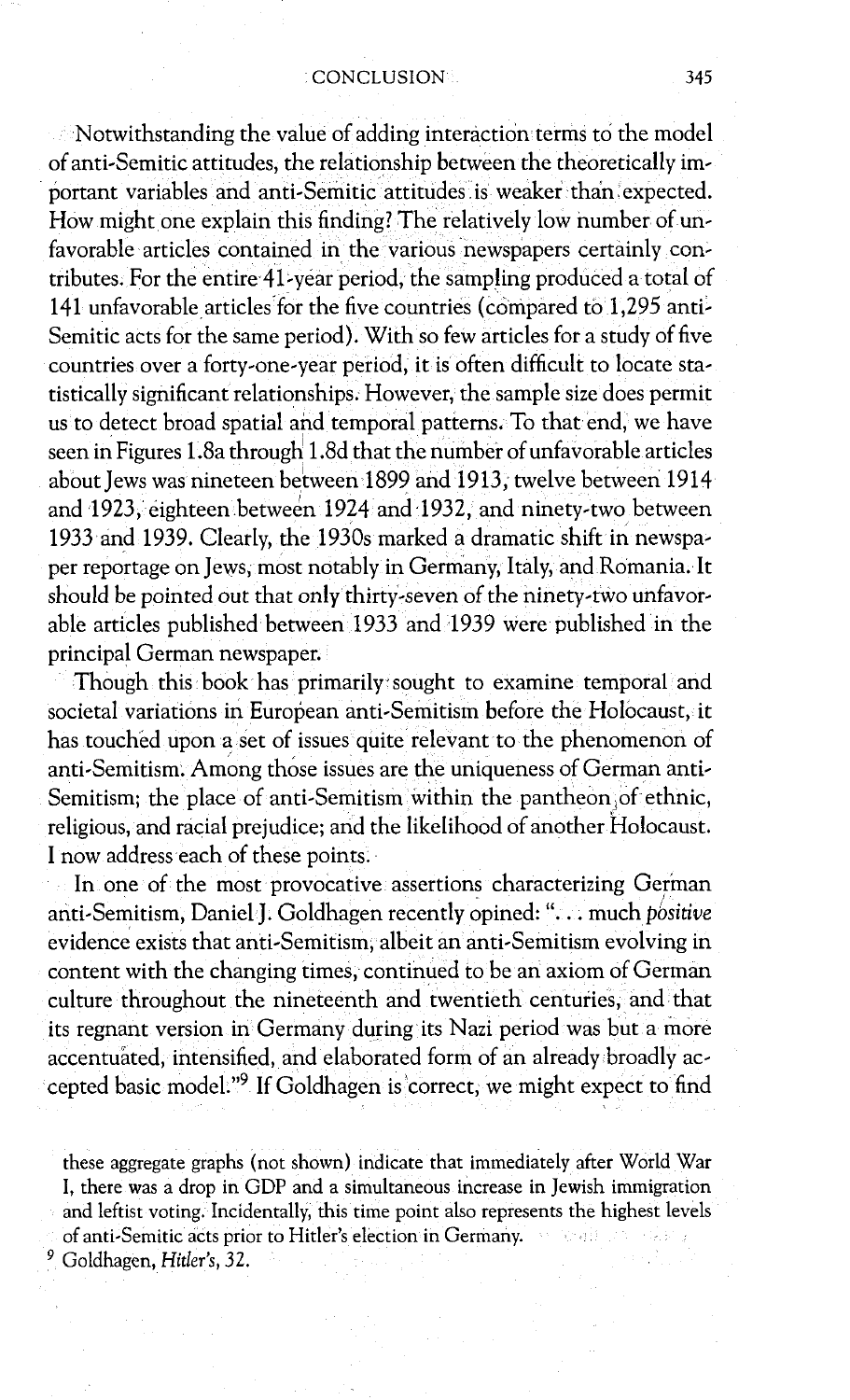## 346 ROOTS OF HATE

consistently higher levels of; anti-Semitism, as expressed by acts and attitudes, in Germany than in our other four countries, as well as relatively high levels of anti-Semitism in Germany prior to the Nazi period. The empirical data do not support Goldhagen's claim. As presented in Chapter; 1, 401 of the 703 anti-Semitic acts reported for Germany for the 1899-1939 period occurred between 1933 and 1939. In other words, between 1933 and 1939, Germany experienced roughly fifty-seven anti-Semitic acts per year, contrasted to approximately nine anti-Semitic acts per year between 1899 and 1932. W hat about the newspaper reportage on German anti-Semitism? In Figures 1.8a through 1.8d, we also witnessed a dramatic turnabout in German newspaper reportage beginning in 1933. Prior to 1933, the reportage on Jews by Germany's largest circulating newspaper, the *Berliner Morgenpost,* indicated a generally benign treatment. A skeptic might allege that the *Berliner* M*orgenpost's* reportage on Jews prior to 1933 was unrepresentative of the German newsprint medium. Indeed, we glean clearly from Figure 1.9 that for the years 1921, 1933, 1935, and 1939, the reportage on Jews by the *Muenchner: Neueste Nachrichten* was substantially more extensive than the *Berliner* M*orgenpost's* reportage. But it would be premature to conclude from this that the two German newspapers differed significantly in regard to *orientation* toward Jews or that an unfavorable tone existed in German newspaper reportage both before and after 1933. The results shown in Figure 1.9 derive from a selection of years that includes only one time point prior to 1933: Hitler's ascension to power.

In order to examine more precisely variation in German newspaper reportage before and after 1933, as well as to look more closely at the thesis of a German *Sonderweg* of anti-Semitism, I directed my German research assistants to compare the reportage on Jews in the *Berliner Morgenpost* and the M*uenchner Neueste Nachrichten* for selected years between 1919 and 1939.<sup>10</sup> The years, chosen at random, were 1919, 1921,1925,1930, 1933,1935, and 1939. Figure 6.1 presents the results. W ithout question, the reportage on Jews in *both* German newspapers is hardly unfavorable. All thirteen articles in the pre-1933 sample of the *Berliner Morgenpost* are neutral in tone, while ten of the fourteen articles from the *Muenchner Neueste Nachrichten* are neutral. Of the remaining four articles in the *Muenchner Neueste Nachrichten*, three are favorable

 $10$  In Figure 1.9, which focused on intranational newspaper reportage for the five countries, there is only one year, 1921, that is prior to 1933 included in the analysis. .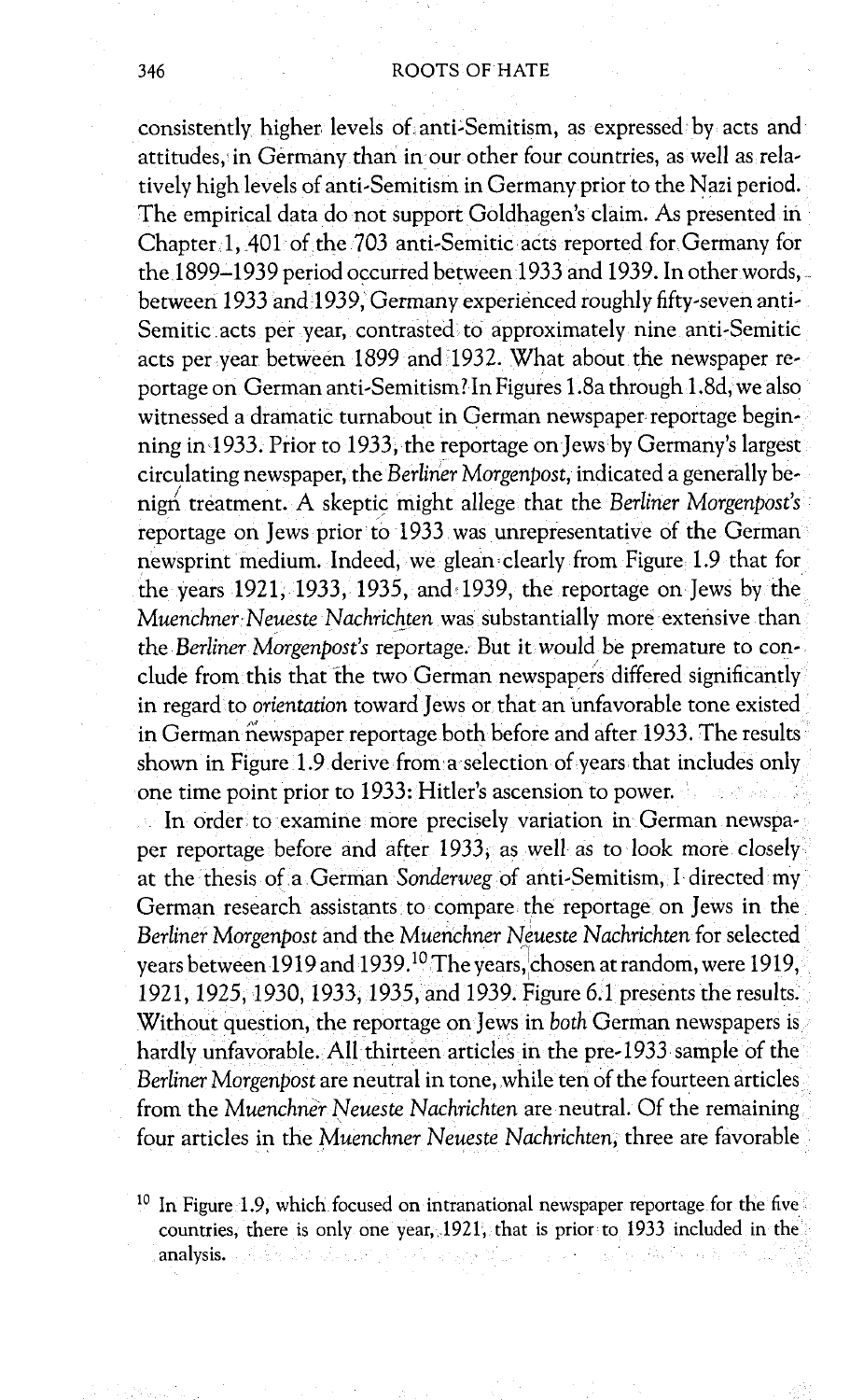

Figure 6.1. German newspapers' orientation toward Jews by newspaper for the years 1919,1921, 1925,1930,1933, 1935, and 1939. *Note:* Articles were coded "unfavorable" if the article reflected negatively on Jews, if thé author's tone expressed disdain for Jews, or if the article supported actions that adversely affected Jews. Articles were taken from the fifteenth of the month for every month in the respective years and newspapers.

347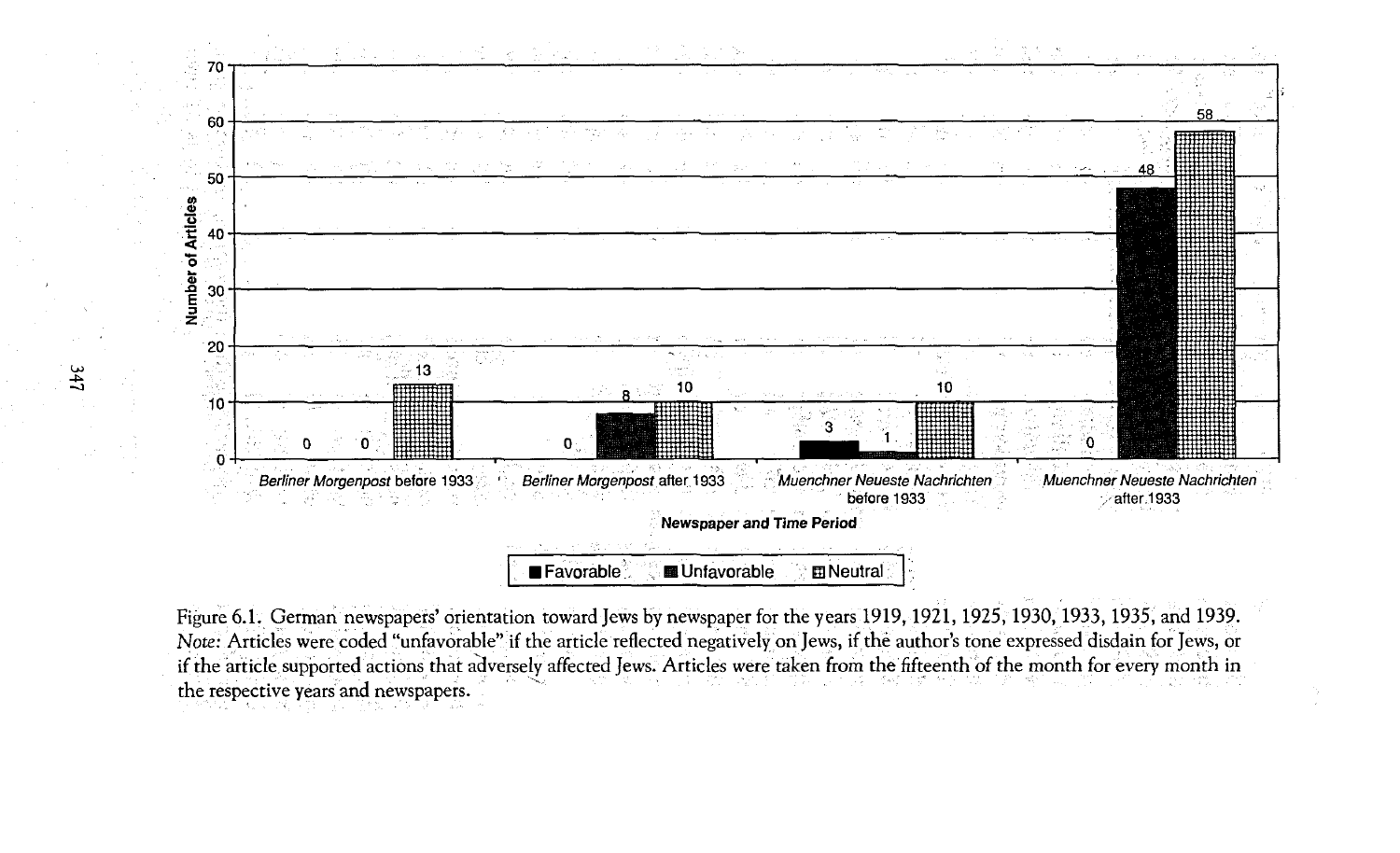and one is unfavorable. The comparison of these two newspapers prior to 1933 shows consistency in both tone and volume of articles. The results demonstrate that the 1933-39 period marked a clear divergence in both the volume of articles and the tone of both German newspapers. For the 1933-39 time frame, the Munich paper's coverage of Jews far surpassed the coverage of the Berlin newspaper. Both newspapers exhibited a pronounced increase in unfavorable articles about Jews after Hitler's ascension to power. All told, the results of Figure 6.1 manifestly point to 1933 as a defining fork in German newspaper reportage on Jews, and dash water on the c rtention that anti-Semitism is an axiom of German culture.

How does anti-Semitism compare to other forms of religious, ethnic, and racial prejudice? Earlier, I suggested that what made anti-Semitism different from other forms of xenophobia or dislike of minorities is that Jew-hatred is more multidimensional than other kinds of prejudice. In the preceding chapters, I have argued that anti-Semitism incorporated religious, racial, economic, and political forms of hatred. Jews were disliked and *feared* for their religious beliefs and attitudes, their alleged racial characteristics, their perceived economic behavior and power, and their assumed leadership or support of subversive political and social movements. The multifaceted nature of anti-Semitism should help to explain why Jews, rather than other minorities, were frequently sought out as scapegoats or useful targets during periods of both worldwide and national difficulties, and why antipathy toward Jews appealed to so many complex groups. The complex character of anti-Semitism may also imply that Jew-hatred is a more intense form of antipathy than other forms of prejudice. Helen Fein's poignant observation about the Holocaust appears to suggest such a claim. Fein wrote: "Now we know how many of Hitler's orders were averted, subverted, or countermanded extermination of tubercular Poles, mass deportation of the Dutch, catching the Jews of Denmark, burning of Paris, destruction of Germany. The order to exterminate the Jews was not checked because it was already taken for granted that getting rid of the Jews was a legitimate objective."11 But quantitative assessments of the magnitude of religious, racial, and ethnic hatred are intrinsically difficult to make. For who could state without hesitation that the hatred of Jews by European anti-Semites attained greater force than the loathing of Kurds in Iraq, Armenians in Turkey, Chinese in Indonesia, Muslims in the former

11 Fein, *Accounting,* 91-92.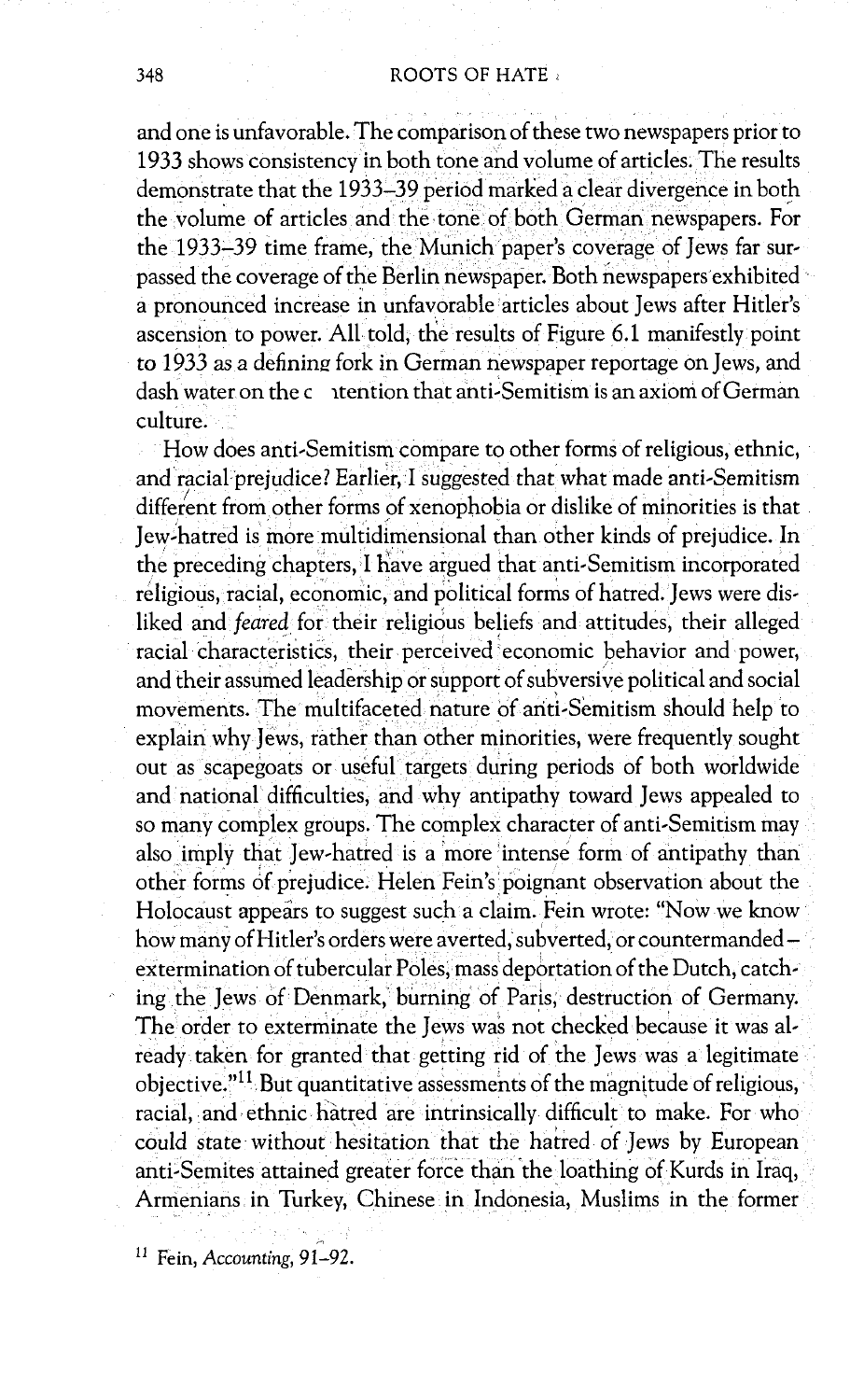Yugoslavia, or Gypsies in Central Europe by large segments of the host populations?

In search of a clearer understanding of the heterogeneous nature of anti-Semitism and how anti-Semitic prejudice might compare to other forms of prejudice against minorities, I decided to compare popular antipathies toward Jews and Gypsies (Roma) before the Holocaust. There are many compelling reasons to compare anti-Jewish and anti-Gypsy sentiments. As is the case with the Jews, the Gypsies are a minority that has often suffered from widespread discrimination in Europe. Both Jews and Gypsies encountered hostility for their alleged racial and economic traits.<sup>12</sup> And like the Jews, the Gypsies were targeted for elimination by the Nazis.

Based on linguistic evidence, it is commonly believed that the Gypsies originated in India., They supposedly migrated westward from India beginning nearly one thousand years ago. By the fifteenth century, small groups of Gypsies had reached Western Europe, after sojourning in Asia Minor and Eastern Europe. The word "Gypsy" is an English adulteration of Egyptian and most likely gained currency in early sixteenth century England.13 Like the Jews of medieval Europe, the Gypsies made their living from a small number of trades. They worked primarily as smiths, metalworkers, producers of baskets, combs, and jewelry, and as fortune-tellers.14/Within a century after their arrival in Central and Western Europe, the Gypsies were subjected to persecution. Again, as in the case of the Jews of medieval Europe, several European states between the sixteenth and nineteenth centuries expelled the Gypsies, accusing

 $12$  Unflattering myths about the Gypsies certainly would include references to their alleged racial and economic behavior. Interestingly, Kenrick and Puxon have suggested the presence of religious leitmotifs within the constellation of anti-Gypsy sentiment. According to these authors, among some groups in Christian Europe, it was thought that Gypsies denied shelter to Joseph and Mary on their escape from Egypt, and that they shared blame with the Jews for Christ's crucifixion. By one such account, a Gypsy artisan made the nails used to crucify Christ (Donald Kenrick and Grattan Puxon, *The Destiny of Europe's Gypsies,* London, 1972, 26— 27).

<sup>13</sup> The Gypsies have been referred to by various appellations, including Sinti and ' Roma. In the British Isles, they were frequently called Travellers and Tinkers (Judith Okey, *The Traveller'Gypsies,* Cambridge, 1983,18-19). And as is the case ' for the word "Jew," official English-language dictionaries include a derogatory definition for a derivative of the word "Gypsy." To "gyp" is defined as to cheat or swindle.

14 Okey, *Traveller-Gypsies,* 1—11; Kenrick and Puxon, *Destiny,* 13-17, 23-24.